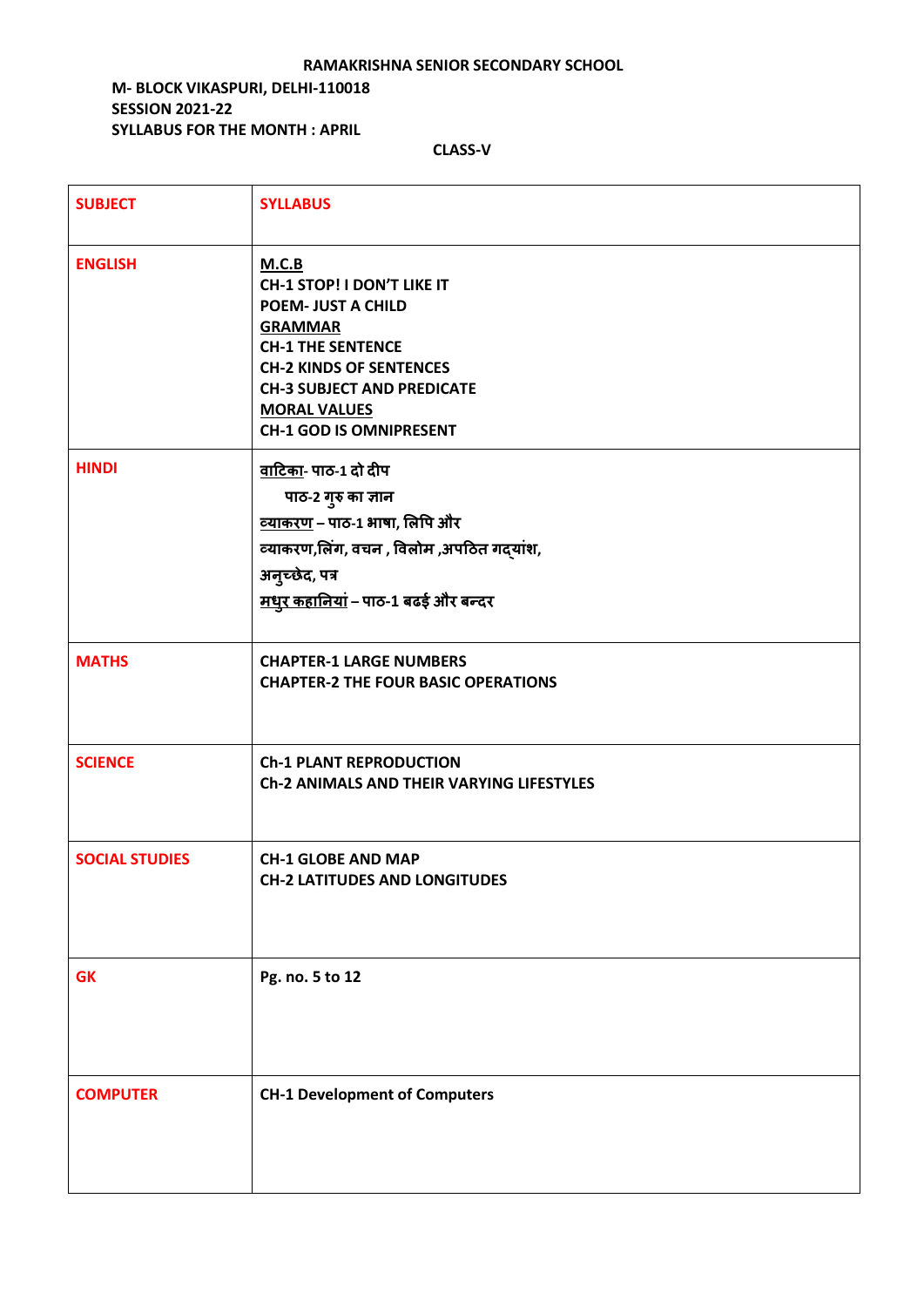## **RAMAKRISHNA SENIOR SECONDARY SCHOOL M- BLOCK VIKASPURI, DELHI-110018 SESSION 2021-22**

#### **SYLLABUS FOR THE MONTH : MAY**

| <b>SUBJECT</b>        | <b>SYLLABUS</b>                                                                                                                                                                                                                                                           |
|-----------------------|---------------------------------------------------------------------------------------------------------------------------------------------------------------------------------------------------------------------------------------------------------------------------|
| <b>ENGLISH</b>        | M.C.B<br><b>CH-2 GET WELL SOON, GRANDPA</b><br>Ch-4 SOMETIMES IT'S FINE TO FEEL BORED<br><b>GRAMMAR</b><br><b>CH-4 THE NOUN</b><br><b>CH-14 NOUN-POSSESSIVE CASE</b><br><b>MORAL VALUES</b><br><b>CH-2 MAKE YOUR MIND PURE</b><br><b>WRITING</b><br><b>NOTICE WRITING</b> |
| <b>HINDI</b>          | वाटिका- पाठ-3 सीखने का आनंद<br>पाठ-4 दक्षिण की यात्रा<br>व्याकरण – वर्ण – विचार ,पर्यायवाची ,मुहावरे,<br>चित्र वर्णन, अपठित गद्यांश, अनुच्छेद, पत्र<br>मधुर कहानियाँ- पाठ-2 बुद्धिमान मंत्री                                                                              |
| <b>MATHS</b>          | <b>CHAPTER-2 THE FOUR BASIC OPERATIONS(CONTINUE)</b><br><b>CHAPTER-11 SYMMETRY AND PATTERNS</b>                                                                                                                                                                           |
| <b>SCIENCE</b>        | <b>Ch-5 FOOD AND HAELTH</b><br><b>Ch-6 HEALTH AND DISEASES</b>                                                                                                                                                                                                            |
| <b>SOCIAL STUDIES</b> | <b>CH-3 WEATHER VS CLIMATE</b><br><b>CH-4 THE LAND OF DENSE FORESTS</b>                                                                                                                                                                                                   |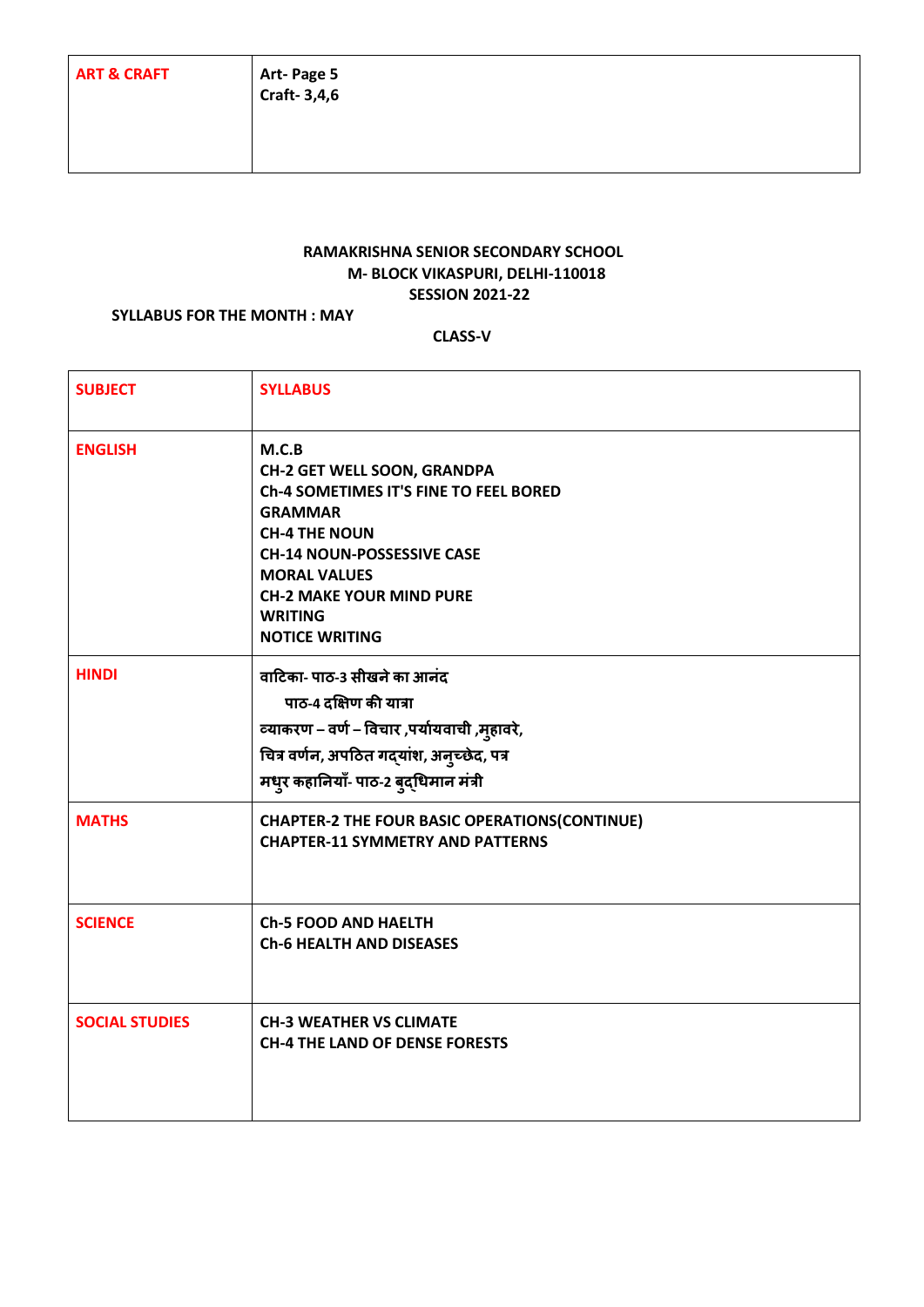| <b>GK</b>              | Pg. no. 13 to 17                |
|------------------------|---------------------------------|
| <b>COMPUTER</b>        | Ch-3 Page formatting in MS-WORD |
| <b>ART &amp; CRAFT</b> | ART-PG. 3                       |
|                        | <b>CRAFT-5,7,8</b>              |

## **RAMAKRISHNA SENIOR SECONDARY SCHOOL M- BLOCK VIKASPURI, DELHI-110018 SESSION 2021-22**

## **SYLLABUS FOR THE MONTH : JULY**

| <b>SUBJECT</b> | <b>SYLLABUS</b>                                                                                                                                                   |
|----------------|-------------------------------------------------------------------------------------------------------------------------------------------------------------------|
| <b>ENGLISH</b> | M.C.B<br><b>CH-4 SOMETIMES IT'S FINE TO FEEL BORED</b><br><b>GRAMMAR</b><br><b>CH-8 PRONOUN</b><br><b>MORAL VALUES</b><br><b>CH-3 SIMPLE LIVING HIGH THINKING</b> |
|                | <b>MORAL VALUES: CH-4 DETERMINATION</b><br><b>WRITING: NOTICE WRITING</b>                                                                                         |
| <b>HINDI</b>   | वाटिका - पाठ - 3 -प्रकृति का आनंद, पाठ - 4 न्दक्षिण की यात्रा<br>व्याकरण - संज्ञा, लिंग<br>मधुर कहानियाँ - पाठ - 3 - चालाक मित्र                                  |
| <b>MATHS</b>   | <b>CHAPTER-3 FACTORS AND MULTIPLES(FACTORS</b>                                                                                                                    |
| <b>SCIENCE</b> | <b>CH-7 STAYING SAFE</b>                                                                                                                                          |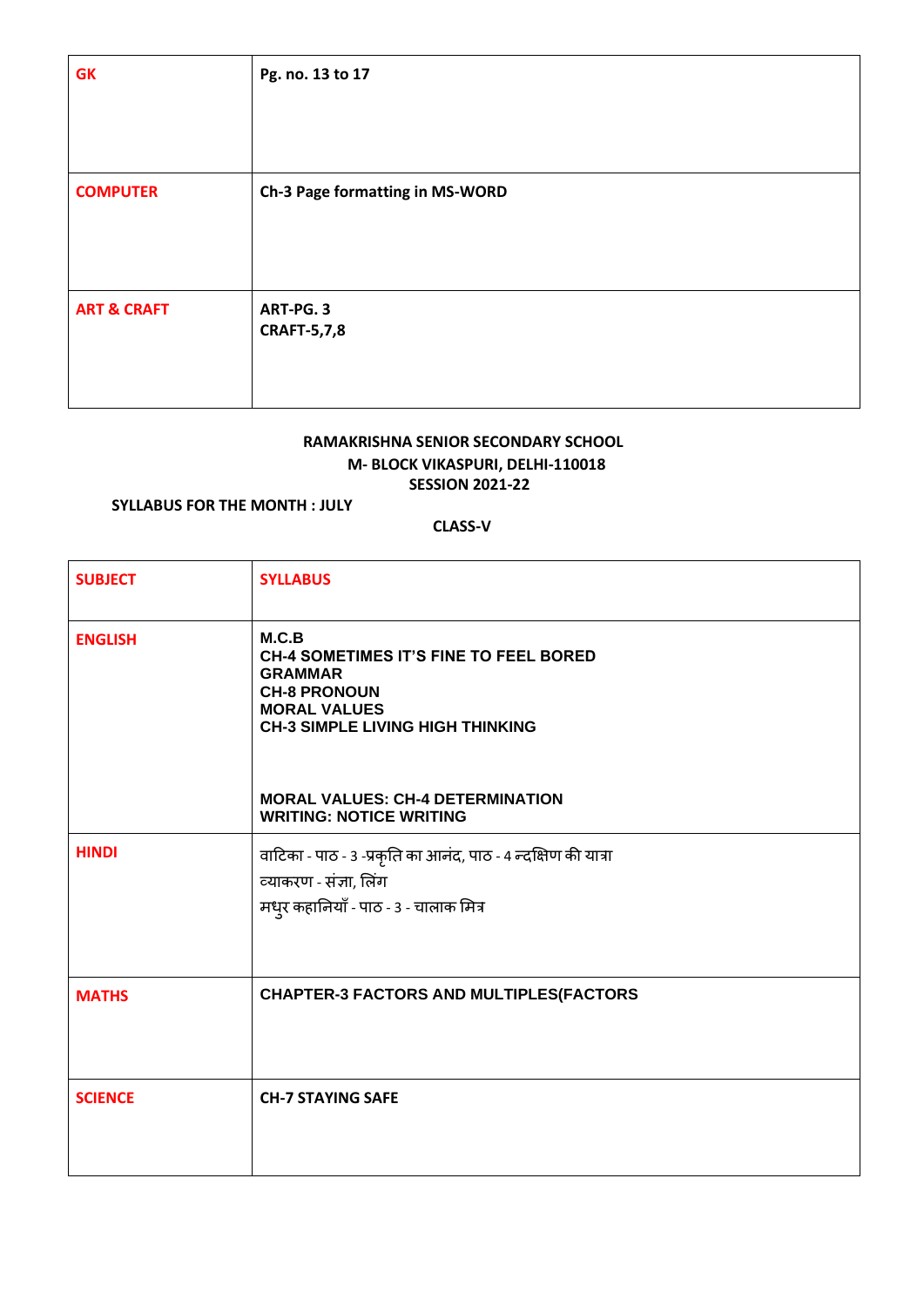| <b>SOCIAL STUDIES</b>  | <b>CH-8 ENVIRONMENTAL POLLUTION</b>                                     |
|------------------------|-------------------------------------------------------------------------|
| <b>GK</b>              | PG. NO. 18 TO 25                                                        |
| <b>COMPUTER</b>        | <b>CH-4 ADVANCE FEATURES OF WORD</b>                                    |
| <b>ART &amp; CRAFT</b> | <b>CREATIVE ART BOOK PG. NO. 31</b><br>WONDER OF ART BOOK PG. NO. 11,13 |

# **RAMAKRISHNA SENIOR SECONDARY SCHOOL M- BLOCK VIKASPURI, DELHI-110018 SESSION 2021-22**

**SYLLABUS FOR THE MONTH : AUGUST** 

| <b>SUBJECT</b> | <b>SYLLABUS</b>                                                                                                                                                 |
|----------------|-----------------------------------------------------------------------------------------------------------------------------------------------------------------|
| <b>ENGLISH</b> | M.C.B<br><b>CH-5 BRAVE LITTLE KAVIYA</b><br>POEM- I WANT TO LIVE ON ANOTHER PLANET<br><b>GRAMMAR: CH-5 THE VERB</b><br><b>CH-13 DIRECT AND INDIRECT OBJECTS</b> |
| <b>HINDI</b>   | वाटिका - पाठ - 5 दोहे, पाठ - 6, पाठ - 7- वाह ताज!<br>व्याकरण - सर्वनाम ' कारक<br>मध़्र कहानियाँ - पाठ - 4 - ऋषि कन्या                                           |
| <b>MATHS</b>   | <b>CHAPTER-3 FACTORS AND MULTIPLES(MULTIPLES)</b><br><b>CHAPTER-6 ANGLES</b>                                                                                    |
| <b>SCIENCE</b> | <b>CH-7 STAYING SAFE(CONTINUE)</b><br><b>Ch-9 MATTER</b><br><b>Ch-10 ROCKS AND MINERALS</b>                                                                     |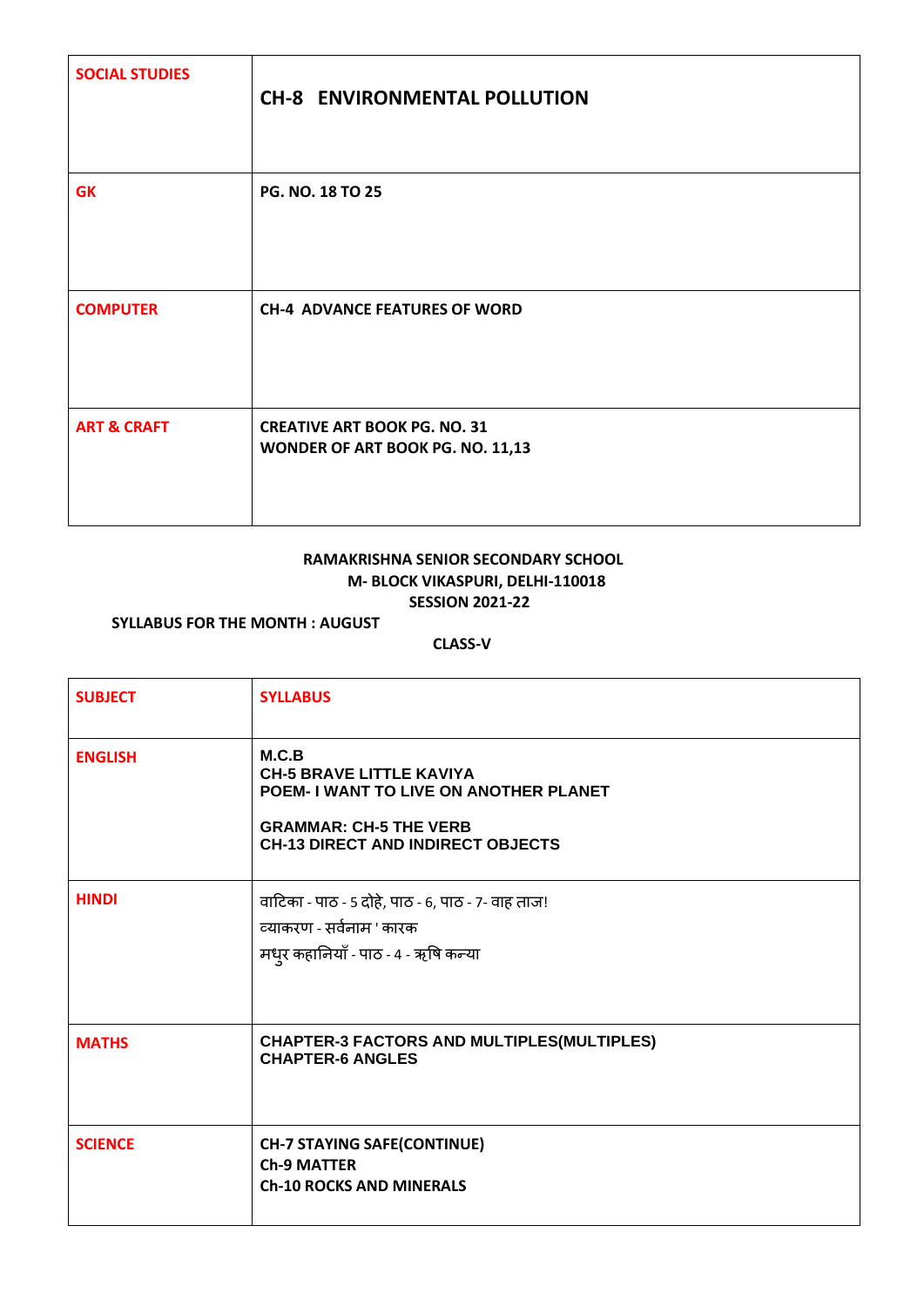| <b>SOCIAL STUDIES</b>  | CH-8 ENVIRONMENTAL POLLUTION( Cont.)                                                                 |
|------------------------|------------------------------------------------------------------------------------------------------|
|                        | CH-5 THE LAND OF ICE AND SNOW                                                                        |
|                        | <b>CH-15 THE STRUGGLE TOWARDS FREEDOM</b>                                                            |
| <b>GK</b>              | PG. NO. 26 TO 40                                                                                     |
| <b>COMPUTER</b>        | <b>CH-5 WORKING IN MS- OFFICE POWERPOINT</b>                                                         |
| <b>ART &amp; CRAFT</b> | <b>CREATIVE ART BOOK PG. NO. 6</b><br><b>WONDER OF ART BOOK PG. NO.18</b><br><b>SKETCH FILE WORK</b> |

**RAMAKRISHNA SENIOR SECONDARY SCHOOL M-BLOCK VIKASPURI, DELHI-110018 SESSION 2021-22 SYLLABUS :SEPTEMBER CLASS-V**

| <b>SUBJECT</b>        | <b>SYLLABUS</b>                                                 |
|-----------------------|-----------------------------------------------------------------|
| <b>ENGLISH</b>        | <b>REVISION AND HALF YEARLY EXAMINATION</b>                     |
| <b>HINDI</b>          | पुनरावृति और अर्द्रवार्षिक परीक्षा                              |
| <b>MATHEMATICS</b>    | <b>CH-9 TIME</b><br><b>REVISION AND HALF YEARLY EXAMINATION</b> |
| <b>SOCIAL SCIENCE</b> | <b>REVISION AND HALF YEARLY EXAMINATION</b>                     |
| <b>SCIENCE</b>        | <b>REVISION AND HALF YEARLY EXAMINATION</b>                     |
| <b>COMPUTER</b>       | <b>CH-6 BACKGROUND AND ANIMATION</b>                            |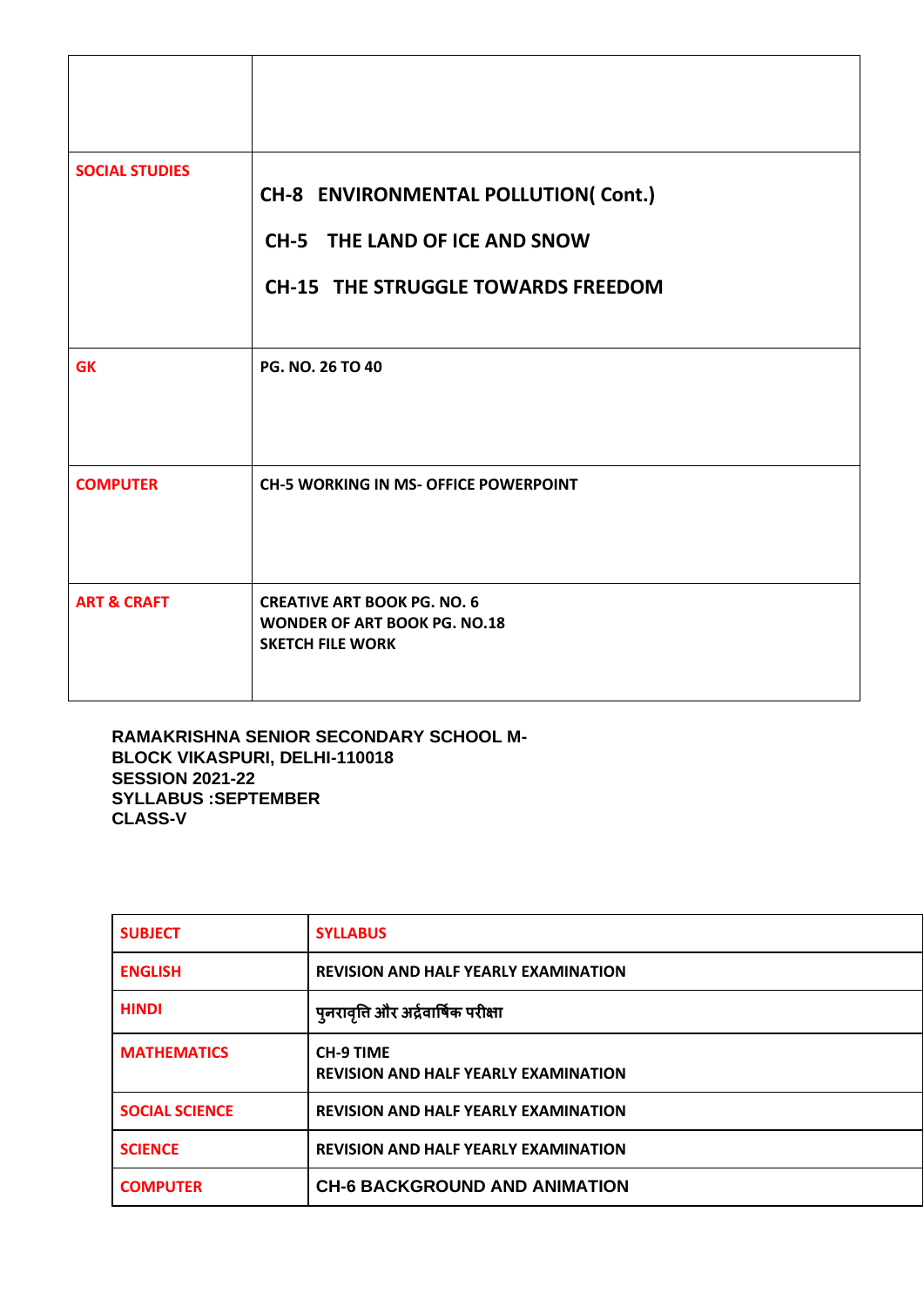| <b>ART AND CRAFT</b> | Kids Creative world book- page 29<br>Wonder of art- page 15<br>Card making activity |
|----------------------|-------------------------------------------------------------------------------------|
| l GK                 | <b>PG. NO. 35 TO 43 AND REVISION OF HALF YEARLY EXAMINATION</b>                     |

**RAMAKRISHNA SENIOR SECONDARY SCHOOL M-BLOCK VIKASPURI, DELHI-110018 SESSION 2021-22 SYLLABUS :OCTOBER CLASS-V**

| <b>SUBJECT</b>        | <b>SYLLABUS</b>                                                                                                                                                                                         |
|-----------------------|---------------------------------------------------------------------------------------------------------------------------------------------------------------------------------------------------------|
| <b>ENGLISH</b>        | <b>MC.B CH-8 NOW I KNOW</b><br><b>POEM- GAMING</b><br><b>MORAL VALUES: CH-6 FRIENDSHIP</b><br><b>GRAMMAR: CH- 21 AGREEMENT OF VERB WITH THE SUBJECT</b><br><b>CH-18 TENSES ( PRESENT AND PAST TENSE</b> |
| <b>HINDI</b>          | वाटिका - पाठ -9- हिम्मत (कविता )<br>पाठ - 10 - जल चक्र<br>व्याकरण - पाठ - काल, क्रिया - विशेषण, लिंग, वचन<br>मधुर कहानियाँ - पाठ - 6 - ज्ञानबड़ा या समझदारी                                             |
| <b>MATHEMATICS</b>    | <b>CHAPTER-4 FRACTIONS</b>                                                                                                                                                                              |
| <b>SOCIAL SCIENCE</b> | Ch- 6 The Land of Hot Sand- Saudi Arabia                                                                                                                                                                |
| <b>SCIENCE</b>        | <b>Chapter-3 The Skeletal System</b><br><b>Chapter-4 The Nervous System</b>                                                                                                                             |
| <b>COMPUTER</b>       | <b>CH-7 INTRODUCING MS-OFFICE EXCEL</b>                                                                                                                                                                 |
| <b>ART AND CRAFT</b>  | Kids Creative world book-page 24<br>Wonder of art - page - 21 and<br><b>Sketch file work</b>                                                                                                            |
| <b>GK</b>             | PG. NO. 44 TO 55, CURRENT AFFAIRS                                                                                                                                                                       |

**RAMAKRISHNA SENIOR SECONDARY SCHOOL M-BLOCK VIKASPURI, DELHI-110018 SESSION 2021-22 SYLLABUS :NOVEMBER CLASS-V**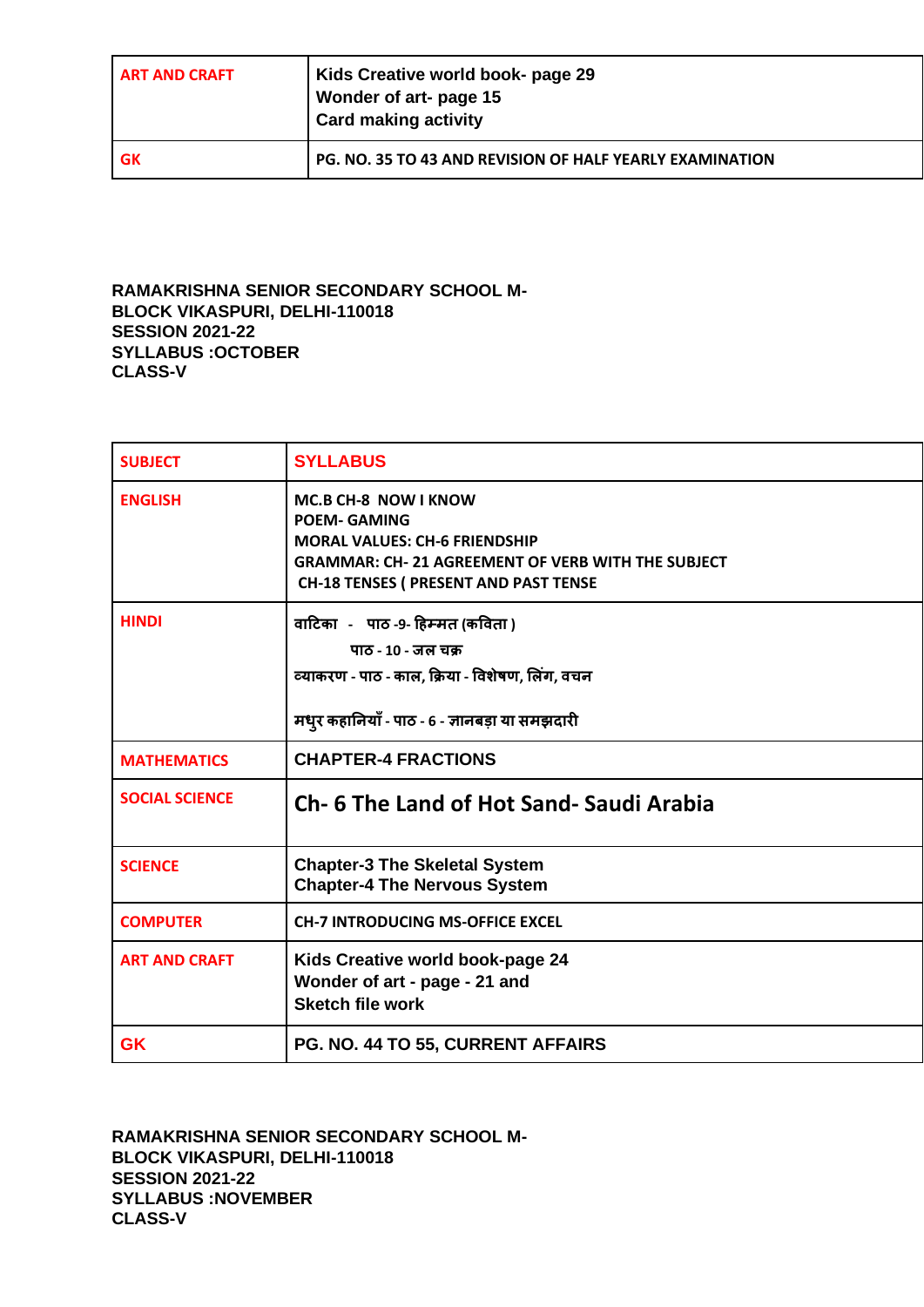| <b>SUBJECT</b>        | <b>SYLLABUS</b>                                                                                                                                                                                                                                                                 |
|-----------------------|---------------------------------------------------------------------------------------------------------------------------------------------------------------------------------------------------------------------------------------------------------------------------------|
| <b>ENGLISH</b>        | <b>M.C.B CH-3 TVC DRIVE</b><br><b>POEM- UNDER THE STREAM</b><br><b>MORAL VALUES: CH-7 COURAGE</b><br><b>CH-9 GRATITUDE</b><br><b>GRAMMAR: CH-6 THE ADJECTIVE</b><br><b>CH-16 ADJECTIVES- DEGREES OF COMPARISON</b><br><b>CH-7 THE ADVERB</b><br><b>WRITING: LETTER WRITING.</b> |
| <b>HINDI</b>          | वाटिका - पाठ -11 - पढ़ाकू नरेंद्र<br>पाठ - 12 - सैर का साथी<br>व्याकरण - संबंधबोधक, सम्मुच्चयबोधक, पर्यायवाची, मुहावरे<br>मधुर कहानियाँ - पाठ . 7 - कौआ और साँप                                                                                                                 |
| <b>MATHEMATICS</b>    | <b>CHAPTER-4 FRACTIONS(CONTINUE)</b><br><b>CHAPTER-5 DECIMALS</b>                                                                                                                                                                                                               |
| <b>SOCIAL SCIENCE</b> | <b>Ch- 7 The Temperate Grassland</b><br>Ch-11 The Journey of machines                                                                                                                                                                                                           |
| <b>SCIENCE</b>        | <b>Chapter-11 Soil Erosion and Conservation</b><br><b>Chapter-12 Force and Simple Machines</b>                                                                                                                                                                                  |
| <b>COMPUTER</b>       | <b>CH-8 PROGRAMS IN SCRATCH</b>                                                                                                                                                                                                                                                 |
| <b>ART AND CRAFT</b>  | Wonder of art book- page - 43<br>And diwali activity                                                                                                                                                                                                                            |
| <b>GK</b>             | PG. NO. 56 TO 66, CURRENT AFFAIRS                                                                                                                                                                                                                                               |

**RAMAKRISHNA SENIOR SECONDARY SCHOOL M-BLOCK VIKASPURI, DELHI-110018 SESSION 2021-22 SYLLABUS :DECEMBER CLASS-V**

| <b>SUBJECT</b> | <b>SYLLABUS</b>                                                       |
|----------------|-----------------------------------------------------------------------|
| <b>ENGLISH</b> | M.C.B CH-9 SUZEVYA'S FIRST TRIP TO INDIA<br><b>CH-6 WHAT IT TAKES</b> |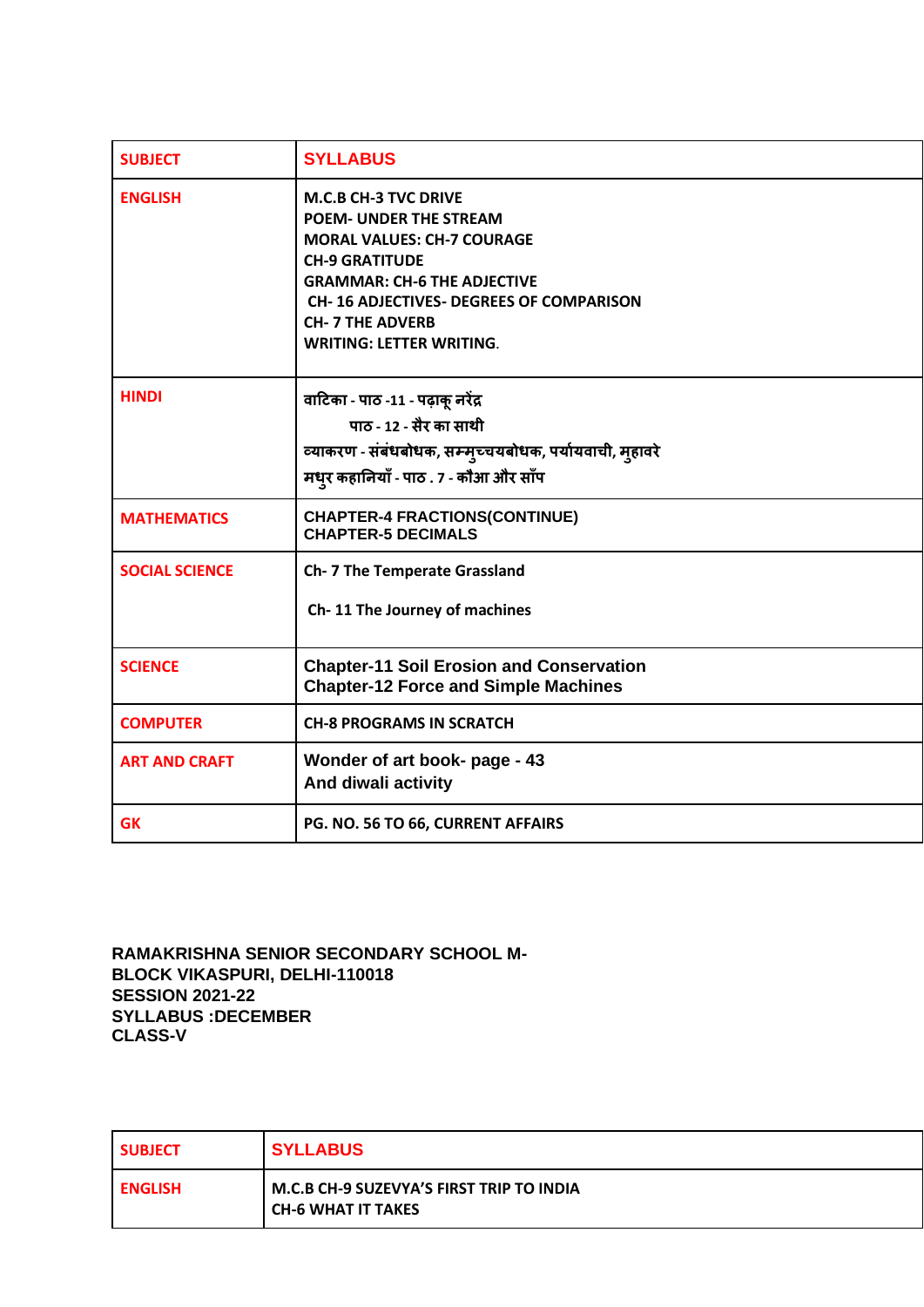|                       | <b>MORAL VALUES: CH-10 BE ORGANISED</b><br><b>CH-11 THINK FIRST</b><br><b>GRAMMAR: CH- 18 TENSES (FUTURE TENSE)</b><br><b>CH-9 THE PREPOSITION</b><br><b>CH-10 CONJUNCTION</b> |
|-----------------------|--------------------------------------------------------------------------------------------------------------------------------------------------------------------------------|
| <b>HINDI</b>          | वाटिका पाठ . - 13 - क् <b>दरत की सीख</b><br>पाठ - 14 - ईदगाह<br>व्याकरण - विस्मयादिबोधक, अशुद्धिशोधन, विलोम,<br>अनेक शब्दों के लिए एक शब्द                                     |
|                       | मधुर कहानियाँ - पाठ - 8 - बिल्ली ,तीतर और खरगोश                                                                                                                                |
| <b>MATHEMATICS</b>    | <b>CHAPTER-7 PERIMETER, AREA AND VOLUME</b>                                                                                                                                    |
| <b>SOCIAL SCIENCE</b> | -Ch- 11 The Journey of Machines (cont.)                                                                                                                                        |
|                       | <b>Ch-16 Freedom Struggle</b>                                                                                                                                                  |
| <b>SCIENCE</b>        | <b>Chapter-13 The Universe</b><br><b>Chapter-14 Natural Disasters</b>                                                                                                          |
| <b>COMPUTER</b>       | <b>CH-9 WWW AND EMAIL</b>                                                                                                                                                      |
| <b>ART AND CRAFT</b>  | Sketch file work and Christmas festival activity                                                                                                                               |
| <b>GK</b>             | PG. NO. 67 TO 80, CURRENT AFFAIRS                                                                                                                                              |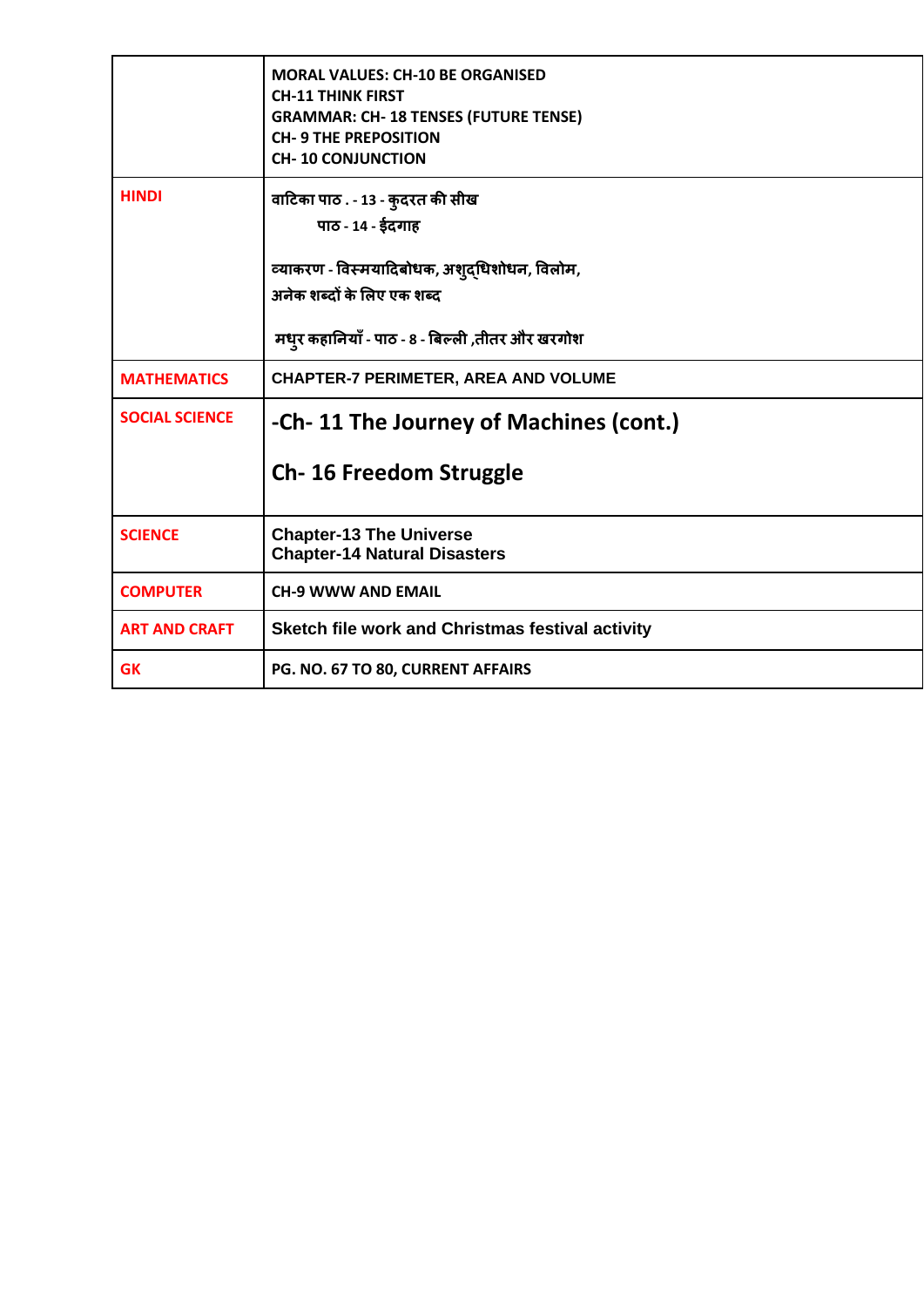## **RAMAKRISHNA SENIOR SECONDARY SCHOOL M- BLOCK VIKASPURI, DELHI-110018 SESSION 2021-22 SYLLABUS :JANUARY CLASS-V**

| <b>SUBJECT</b>        | <b>SYLLABUS</b>                                                                                                                              |
|-----------------------|----------------------------------------------------------------------------------------------------------------------------------------------|
| <b>ENGLISH</b>        | <b>M.C.B</b> CH-10 THE AMAZING WORLD OF PUPPETS<br>POEM- UNDER THE STREAM<br><b>GRAMMAR:</b> CH-23 PUNCTUATION AND THE USE OF CAPITAL LETTER |
| <b>HINDI</b>          | वाटिकाः- पाठ  - 15 पता -ठिकाना                                                                                                               |
|                       | मधुर कहानियां :- पाठ - 9 मूर्ख नाई                                                                                                           |
|                       | व्याकरण:- पाठ - 15 अशुद्धिशोधन, लिंग, वचन, विलोम शब्द और पत्र                                                                                |
| <b>MATHEMATICS</b>    | <b>CHAPTER-8 MEASUREMENT</b><br>CHAPTER-10 MONEY                                                                                             |
| <b>SOCIAL SCIENCE</b> | <b>CH-17 INDEPENDENT INDIA</b>                                                                                                               |
|                       | <b>CH-18 THE UNITED NATIONS</b>                                                                                                              |
| <b>SCIENCE</b>        | <b>Chapter-13 The Universe(Continued)</b><br><b>Chapter - 8 Wonders of air</b>                                                               |
| <b>COMPUTER</b>       | Ch-8 programmes in scratch                                                                                                                   |
| <b>ART AND CRAFT</b>  | Wonder of art book<br>Page - 28<br>Sketch file work - Republic Day drawing                                                                   |
| <b>GK</b>             | PG. NO. 67 TO 75, CURRENT AFFAIRS                                                                                                            |

**RAMAKRISHNA SENIOR SECONDARY SCHOOL M- BLOCK VIKASPURI, DELHI-110018 SESSION 2021-22 SYLLABUS :FEBRUARY CLASS-V**

| <b>SUBJECT</b> | <b>SYLLABUS</b>                                |
|----------------|------------------------------------------------|
| <b>ENGLISH</b> | <b>GRAMMAR: CH-20 ACTIVE AND PASSIVE VOICE</b> |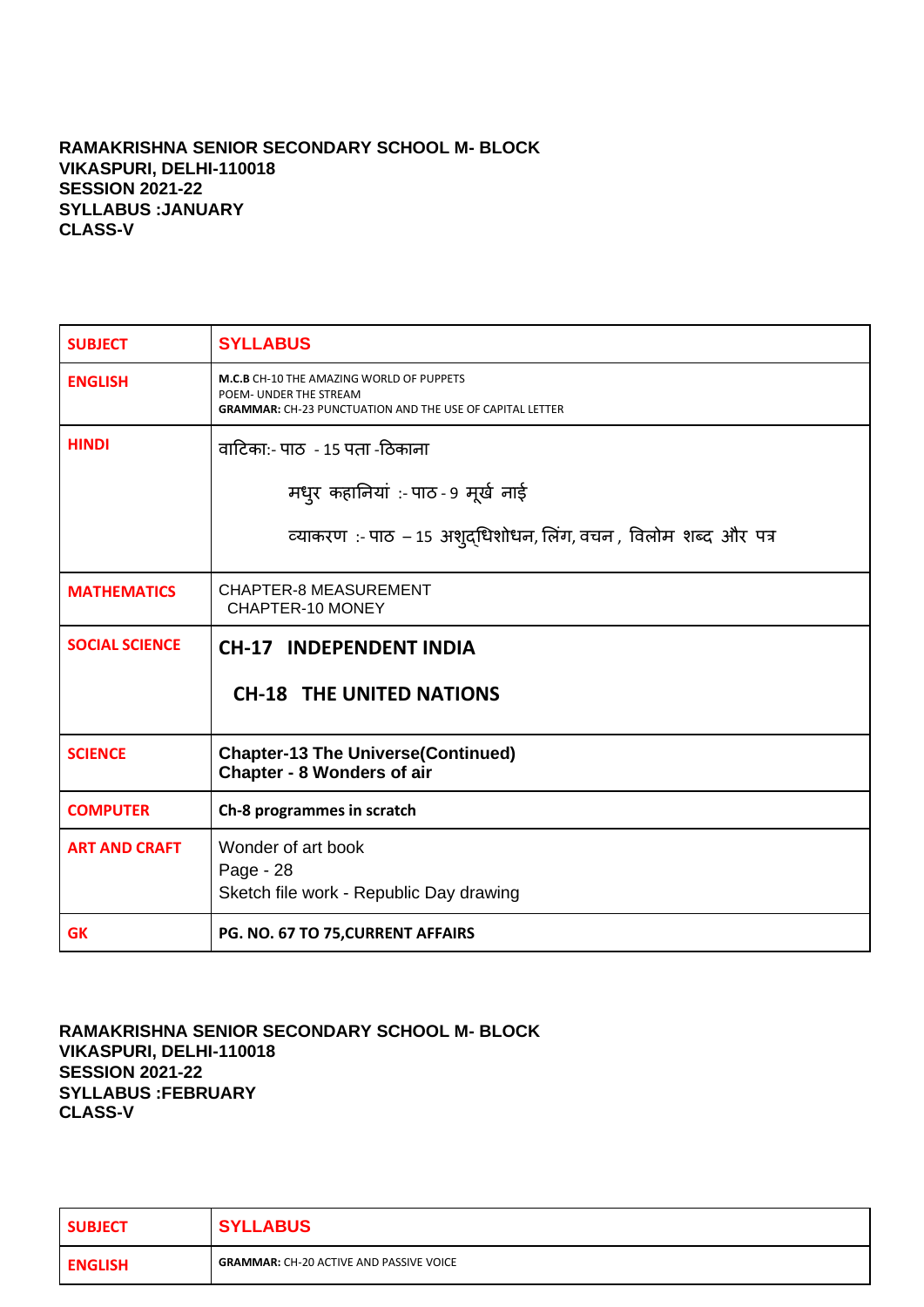|                       | <b>WRITING: PARAGRAPH WRITING</b>                                 |
|-----------------------|-------------------------------------------------------------------|
| <b>HINDI</b>          | वाटिका :- पाठ - 16 मिस्टर सिक्सर                                  |
|                       | मधुर कहानियां :- पाठ - 10 राजा चंद्र और बंदरों का प्रतिशोध        |
|                       | व्याकरण :- पाठ - 17 अनेकार्थी शब्द                                |
|                       | पाठ - 20 विराम चिन्ह, पर्यायवाची, मुहावरे और                      |
|                       | अनेक शब्दों के लिए एक शब्द                                        |
|                       | *वार्षिक परीक्षा की पुनरावृति*                                    |
| <b>MATHEMATICS</b>    | CHAPTER-12 DATA HANDLING                                          |
| <b>SOCIAL SCIENCE</b> | <b>CH-19 ORGANS OF THE UNITED NATIONS</b>                         |
|                       | <b>REVISION FOR ANNUAL EXAM</b>                                   |
| <b>SCIENCE</b>        | <b>Ch-14 Natural Disasters</b><br><b>Revision of annual exams</b> |
| <b>COMPUTER</b>       | Ch-8 programmes in scratch(Continued)                             |
| <b>ART AND CRAFT</b>  | Page -43<br>Sketch file work                                      |
| <b>GK</b>             | Pg. 75 to 80, current aff                                         |

**RAMAKRISHNA SENIOR SECONDARY SCHOOL M- BLOCK VIKASPURI, DELHI-110018 SESSION 2021-22 SYLLABUS :MARCH CLASS-V**

| <b>SUBJECT</b> | <b>SYLLABUS</b>                                 |
|----------------|-------------------------------------------------|
| <b>ENGLISH</b> | <b>REVISION FOR ANNUAL EXAM</b>                 |
|                | <b>Annual exams</b>                             |
| <b>HINDI</b>   | वार्षिक परीक्षा की पुनरावृति<br>वार्षिक परीक्षा |